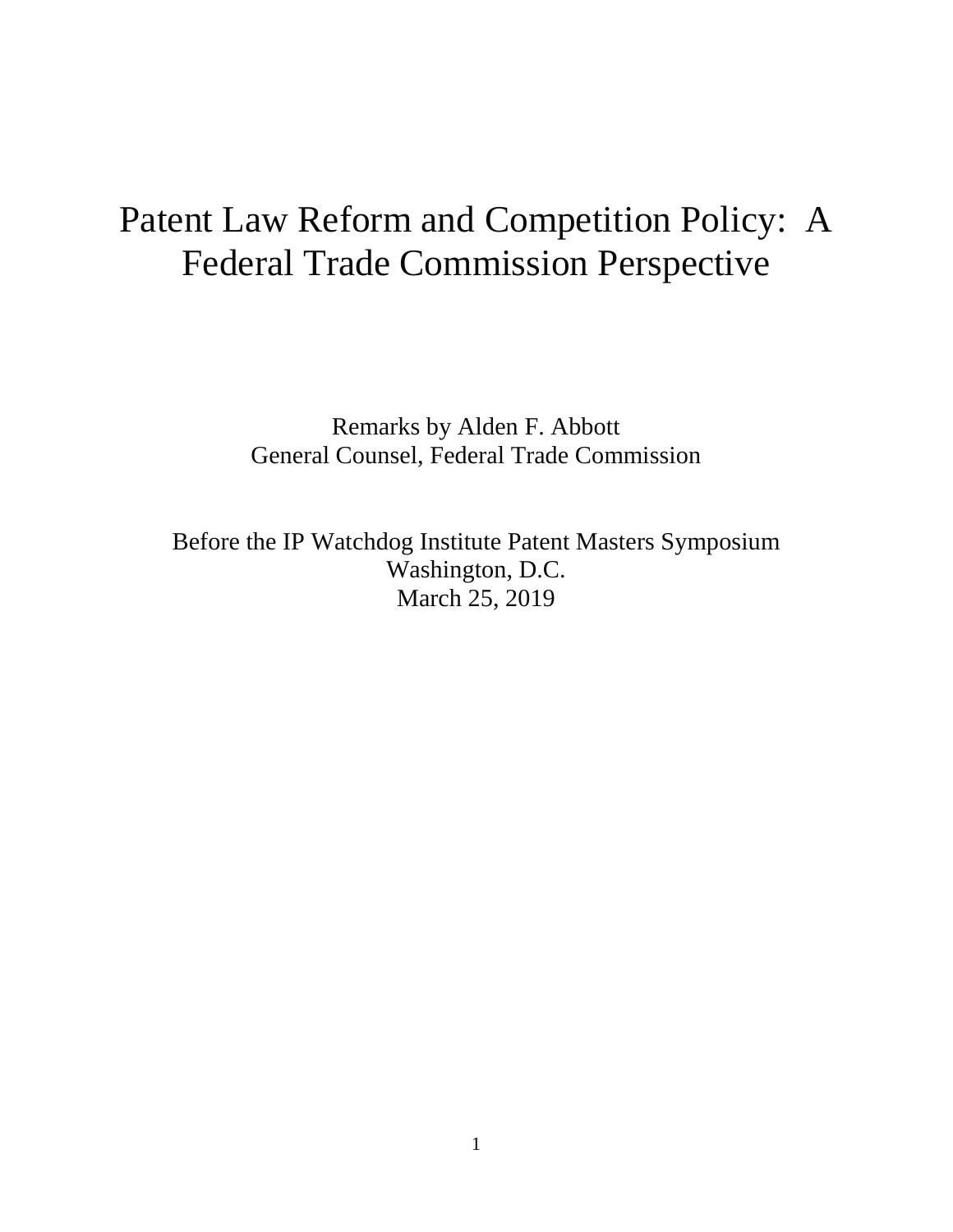# **Introduction**

Good Afternoon. Thank you, Gene, and your colleagues from IP Watchdog for having invited me to address this great conference. Today I will focus on the interaction between patent law reform and competition policy, with particular regard to questions of patentability raised by proposals to reform Section 101 of the Patent Act ("Section 101"), which specifies what subject matter is patentable. My remarks are solely attributable to me, and should not be taken to represent the views of the Federal Trade Commission or of any individual Federal Trade Commissioner.

After briefly describing the interrelationship between patent law and antitrust law, I will highlight the role of the Federal Trade Commission's policy interest in the structure of the law bearing on patentability. That interest is substantial, reflecting the reality that legal rules governing patents – and the use of patents in the economy – have a profound effect on the competitive process and innovation. In particular, I will focus on how Section 101 reform might enhance the vibrancy of competition. Let me caution that my remarks are meant to be a bit provocative and speculative, aimed at furthering a broader dialogue. I obviously cannot speak for the Patent and Trademark Office, which administers our patent law system.

## **The Patent-Antitrust Interface[1](#page-1-0)**

<span id="page-1-0"></span> <sup>1</sup> This section of my remarks draws heavily on Alden F. Abbott, *Key Patent Reforms Needed to Spur U.S. Innovation*, HERITAGE FOUNDATION LEGAL MEMORANDUM NO. 215 (Sept. 29, 2017), [https://www.heritage.org/sites/default/files/2017-09/LM-215.pdf.](https://www.heritage.org/sites/default/files/2017-09/LM-215.pdf)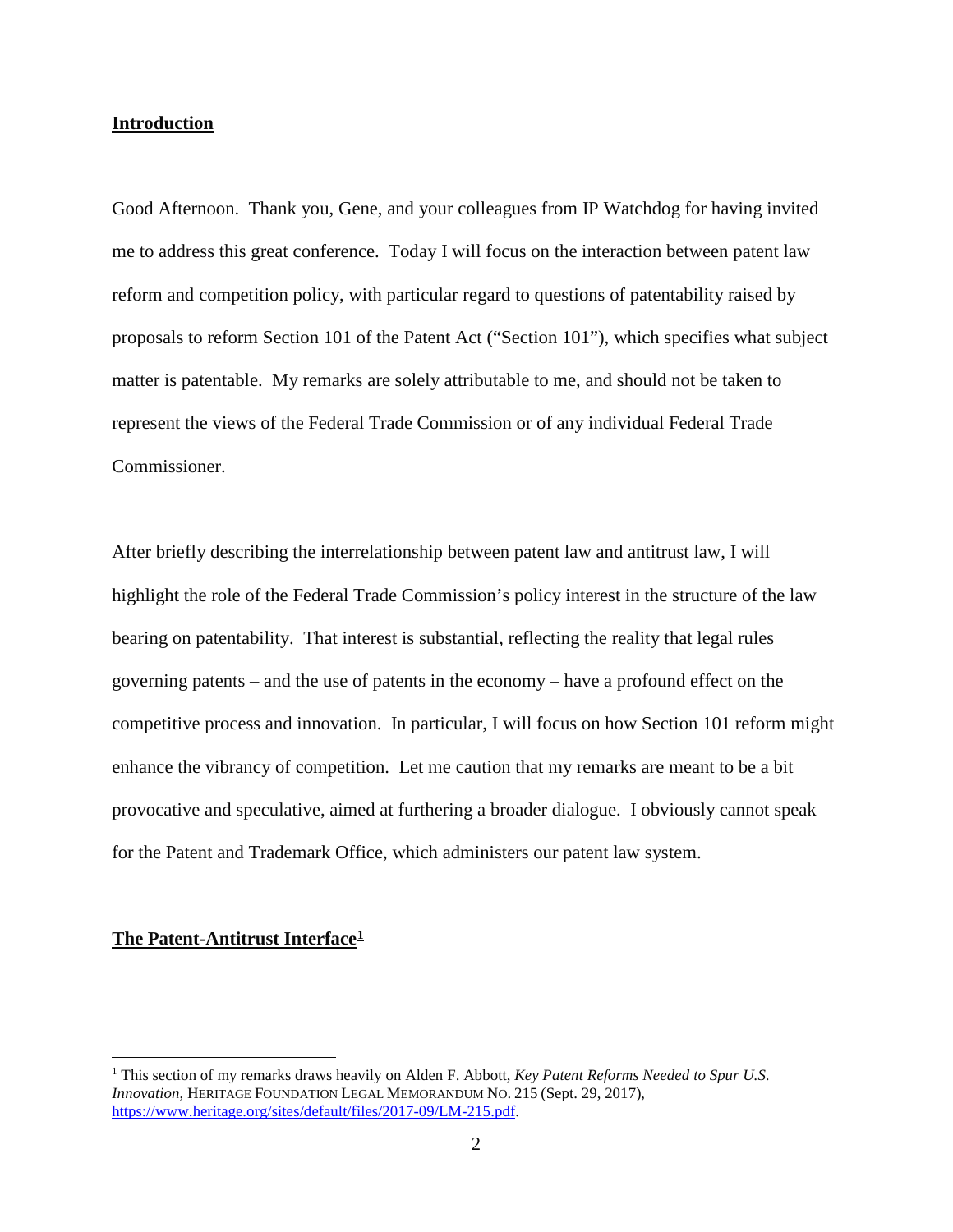The U.S. patent system, rooted in the Constitution, plays a key role in American innovation and economic growth. The Intellectual Property Clause (IP Clause) of the U.S. Constitution authorizes Congress "[t]o promote the Progress of Science and useful Arts, by securing for limited Times to Authors and Inventors the exclusive Right to their respective Writings and Discoveries."<sup>[2](#page-2-0)</sup> Constitutional history indicates that the Framers understood inventors as having a private property interest in the fruits of the innovations produced by their labor (a form of "intellectual property") and provided a specific means for that interest to be protected through legislation enacted pursuant to the IP Clause.

Reflecting that understanding, and underscoring the importance of the patent-property interest, the first Congress in 1790 enacted a law providing for the issuance and protection of patents. Subsequent Congresses built on that initial law and expanded the scope of patent protection, and early Supreme Court jurisprudence manifests a clear and consistent understanding that patents are valuable property and merit great respect. Thus, the firm recognition and robust support of a patent system to encourage innovation is rooted in our constitutional system.

The importance of patents has not diminished over time. To the contrary, patents played a central role in supporting the industrial revolution in 19th-century America and were associated with key U.S. innovative breakthroughs in the 20th and early 21st century as well. Throughout these periods, litigation over the boundaries of patent rights played a central role in the sorting out of legal rights in new industries. Indeed, lawsuits went hand-in-hand with patent-enabled breakthroughs that allowed for the introduction and widespread adoption of new products that fundamentally transformed American industry (sewing machines in the 1800s; telephones,

<span id="page-2-0"></span> <sup>2</sup> U.S. Const., art. I, § 8, cl. 8.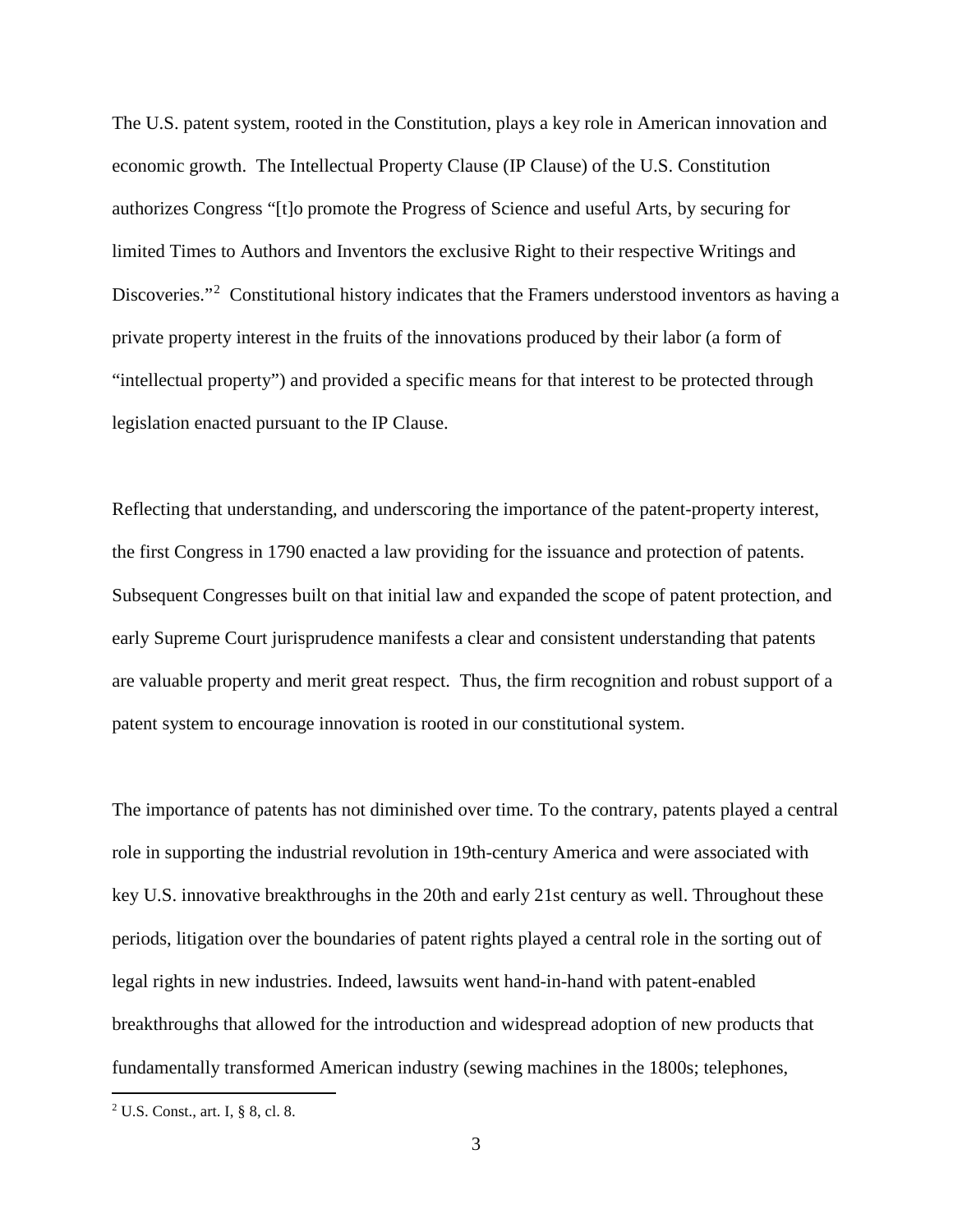airplanes, and electrical equipment in the 1900s; and smartphones in the 2000s—just to name a few).<sup>[3](#page-3-0)</sup> Over the 1995–2015 period, patent licensing by academic and nonprofit institutions contributed \$1.33 trillion to U.S. gross industry output; \$591 billion to the gross domestic product; and supported 4,272,000 American jobs. [4](#page-3-1)

While individual patents consistently have been the subject of legal disputes over time, patents as a whole have clearly been at the heart of successive waves of critically important American commercial innovation and continue to make enormous contributions to the American economy. Consistent with the American historical experience, published economic research, covering many countries and extended time periods, is broadly consistent with the proposition that robust national systems of patent protection spur innovation.[5](#page-3-2)

Let me turn now to antitrust. Although they are not mentioned in the Constitution, the antitrust laws, similar to patent law, have long been seen as holding a special status in the federal statutory hierarchy. The U.S. Supreme Court, for example, famously stated that "[a]ntitrust laws in general, and the Sherman Act in particular, are the Magna Carta of free enterprise."<sup>[6](#page-3-3)</sup>

Properly understood, antitrust is not in conflict with patent law. Rather, applied in an appropriate fashion, antitrust law complements patent law to stimulate innovation. Antitrust does this by

<span id="page-3-0"></span> <sup>3</sup> *See generally* Adam Mossoff, *The Sewing Machine Patent Wars*, SLATE (Dec. 2013), http://www.slate.com/articles/technology/future\_<br>tense/2013/12/sewing machine patent wars of the 1850s what they tell us about the patent.html.

<span id="page-3-1"></span><sup>&</sup>lt;sup>4</sup> See Joseph Allen, *Academic Patent Licensing Helps Drive the U.S. Economy*, IP WATCHDOG (June 20, 2017) (discussing an economic study produced by academic experts), http://www.ipwatchdog.com/2017/06/20/academic-<br>patent-licensing-helps-drive-u-s-economy/id=84778/.

<span id="page-3-3"></span><span id="page-3-2"></span><sup>&</sup>lt;sup>5</sup> See generally, e.g., Maureen K. Ohlhausen, Patent Rights in a Time of Intellectual Property Rights Skepticism, 30 HARV. J.L. & TECH. 103, 131 (2016) (summarizing economic studies and concluding that "voluminous evidence links stronger patents with greater R&D investment at the firm level and richer macroeconomic growth"). <sup>6</sup> United States v. Topco Assocs., Inc., 405 U.S. 596, 610 (1972).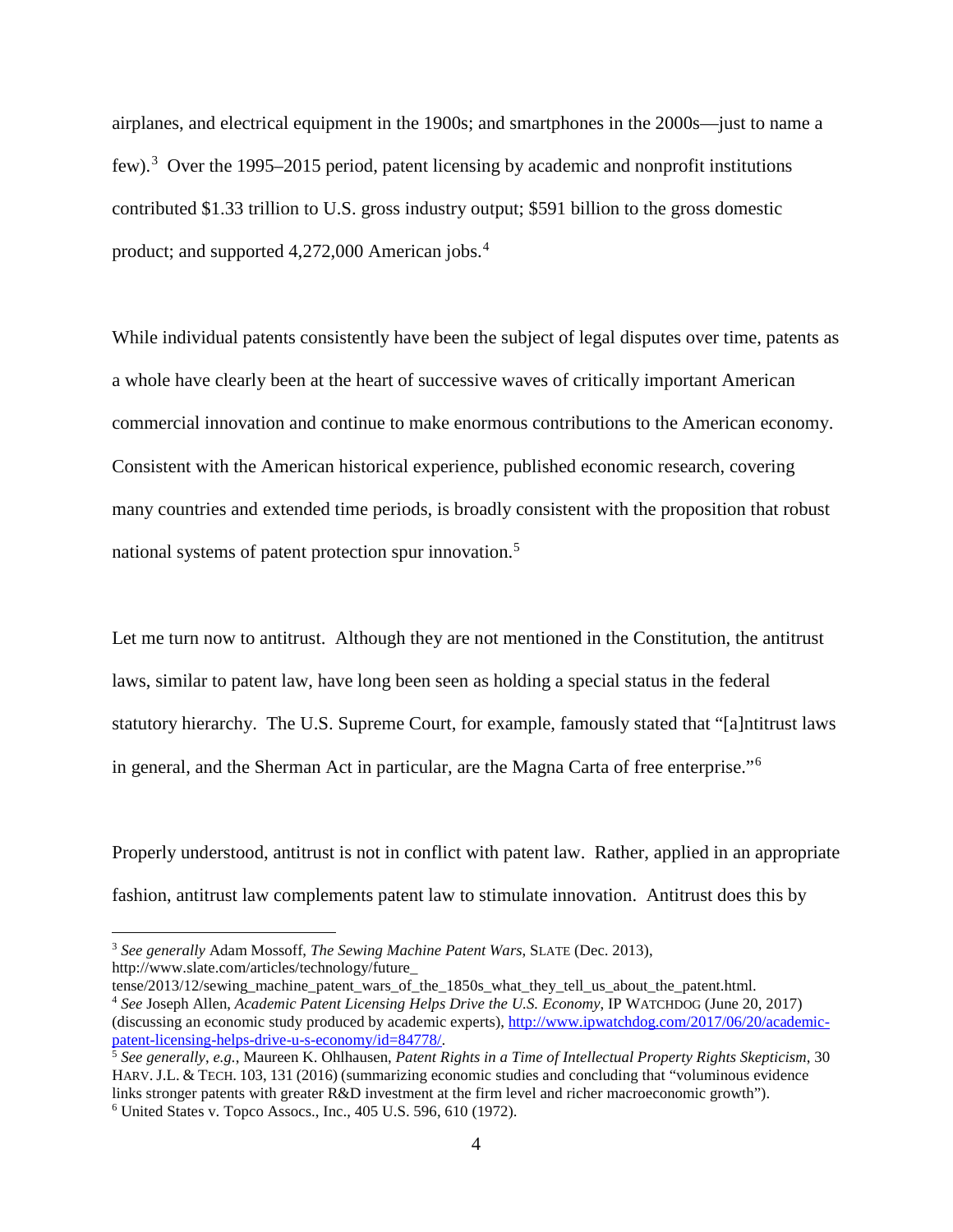safeguarding a vigorous competitive process – a process that is vital to enabling the innovators who develop patents, and the parties with whom they transact, to thrive in the marketplace and benefit American consumers. The two federal antitrust agencies, the U.S. Department of Justice (DOJ) and the Federal Trade Commission (FTC), succinctly described the complementary nature of antitrust and intellectual property law (which includes patent law) in a joint report issued in 2007, stating: "antitrust and intellectual property are properly perceived as complementary bodies of law that work together to bring innovation to consumers: antitrust laws protect robust competition in the marketplace, while intellectual property laws protect the ability to earn a return on the investments necessary to innovate. Both spur competition among rivals to be the first to enter the marketplace with a desirable technology, product, or service."<sup>[7](#page-4-0)</sup> This statement continues to reflect federal antitrust enforcers' consensus view on the interplay of those two bodies of law. $8$ 

Since the late 1970s, mainstream American antitrust law (as reflected in U.S. Supreme Court decisions, enforcement policies, and scholarship) has emphasized the promotion of vigorous competition on the merits, with an eye to the ultimate goal of advancing consumer welfare. The focus has been on challenging only those business actions that harm the competitive process. Efficient business practices that harm individual competitors—but not the competitive process have not been challenged. Indeed, efficient business practices by a monopolist that allows it to

<span id="page-4-0"></span> $7$  U.S. Dep't of Justice & Fed Trade Comm'n, Antitrust Enforcement and Intellectual Property Rights: PROMOTING INNOVATION AND COMPETITION 2 (Apr. 2007).

<span id="page-4-1"></span><sup>8</sup> *See*, *e.g.*, Makan Delrahim, Assistant Attorney General, Antitrust Division, U.S. Dep't of Justice, Remarks at the 19th Annual Berkeley-Stanford Advanced Patent Law Institute, Palo Alto, California 3 (Dec. 7, 2018), [https://www.justice.gov/opa/speech/file/1117686/download;](https://www.justice.gov/opa/speech/file/1117686/download) U.S. DEP'T OF JUSTICE & FED TRADE COMM'N, ANTITRUST GUIDELINES FOR THE LICENSING OF INTELLECTUAL PROPERTY 2 (2017) (2017 GUIDELINES), [https://www.ftc.gov/system/files/documents/public\\_statements/1049793/ip\\_guidelines\\_2017.pdf.](https://www.ftc.gov/system/files/documents/public_statements/1049793/ip_guidelines_2017.pdf)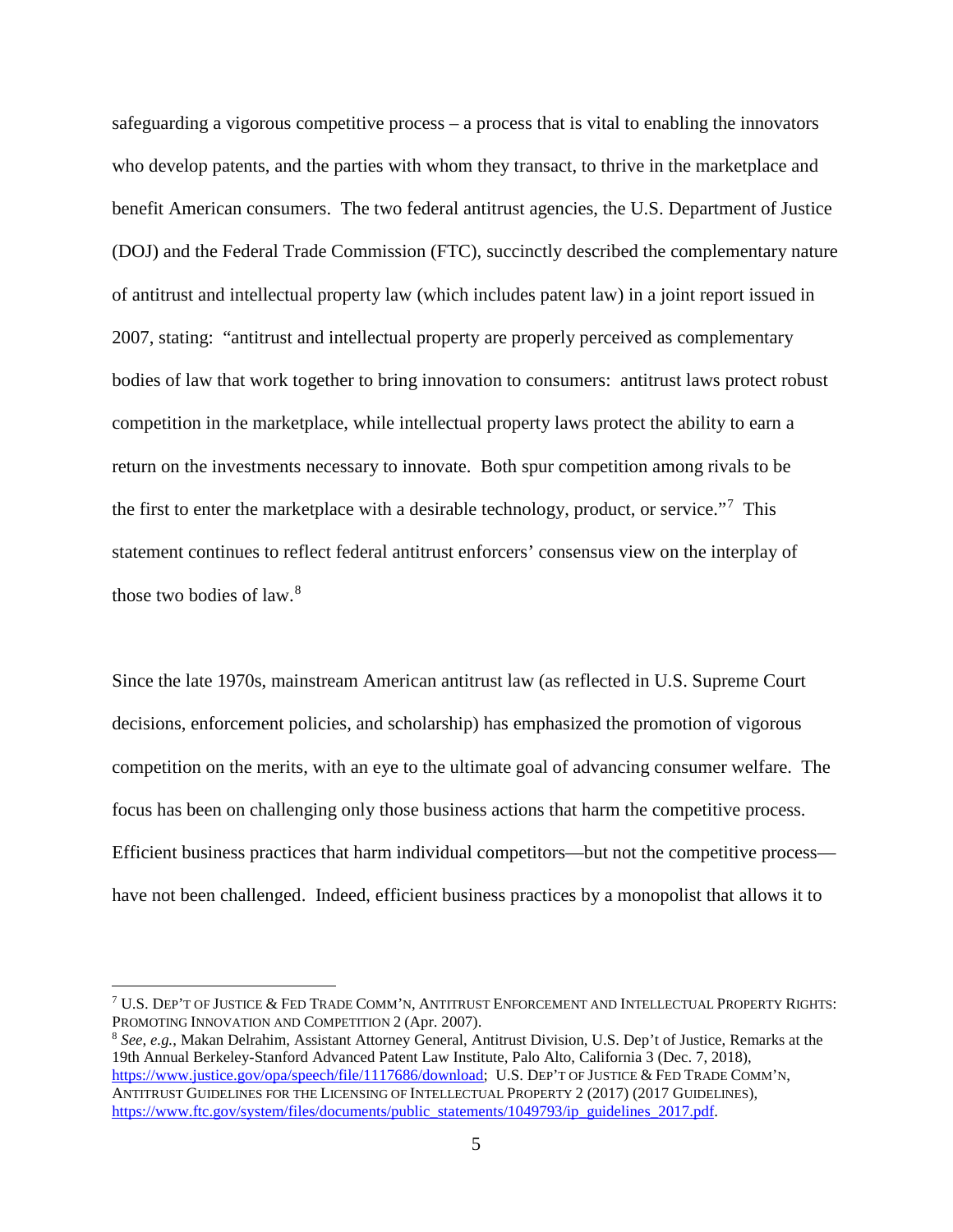maximize its profits are perfectly permissible, as the Supreme Court emphasized in its unanimous landmark 2004 *Verizon v. Trinko* decision. [9](#page-5-0)

The antitrust treatment of patents has varied over the past century. The period from the 1940s through the 1970s was an era of patent skepticism, during which antitrust enforcers viewed patents as problematic "monopolies" and adopted a critical view of almost all patent holders' contractual restrictions. From the early 1980s to the present, however, American antitrust enforcers generally have viewed patents in a much more favorable light. The enforcement agencies see patents as legitimate property rights that play an important roles in spurring innovation. As such, enforcers have recognized the right of patentees to seek to maximize the returns to their legally protected property interests, as long as patents are not deployed in a manner that undermines free market competitive forces.

The modern rejection of the notion that patents are problematic monopolies that merit special antitrust scrutiny is embodied in the consensus view of patent licensing found in the 1995 Antitrust Guidelines for the Licensing of Intellectual Property, issued jointly by the U.S. Justice Department (DOJ) and the U.S. Federal Trade Commission (FTC),<sup>[10](#page-5-1)</sup> the two federal antitrust agencies. The Guidelines explained: (1) for the purpose of antitrust analysis, the DOJ and FTC regard a patent as being essentially comparable to any other form of property; (2) the DOJ and FTC do not presume that a patent creates market power in the antitrust context; and (3) the DOJ

<span id="page-5-1"></span><span id="page-5-0"></span> <sup>9</sup> Verizon Commc'ns Inc. v. Law Offices of Curtis V. Trinko, LLP, 540 U.S. 398, 407 (2004) (""[t]he mere possession of monopoly power, and the concomitant charging of monopoly prices, is not . . . unlawful"). <sup>10</sup> U.S. DEP'T OF JUSTICE & FED TRADE COMM'N, ANTITRUST GUIDELINES FOR THE LICENSING OF INTELLECTUAL PROPERTY (Apr. 1995), [https://www.justice.gov/atr/archived-1995-antitrust-guidelines-licensing-intellectual](https://www.justice.gov/atr/archived-1995-antitrust-guidelines-licensing-intellectual-property)[property.](https://www.justice.gov/atr/archived-1995-antitrust-guidelines-licensing-intellectual-property) The 1995 Guidelines refer generally to "intellectual property," which includes copyrights and trademarks as well as patents, but most such licensing that gave rise to antitrust scrutiny involved, and continues to involve, patents.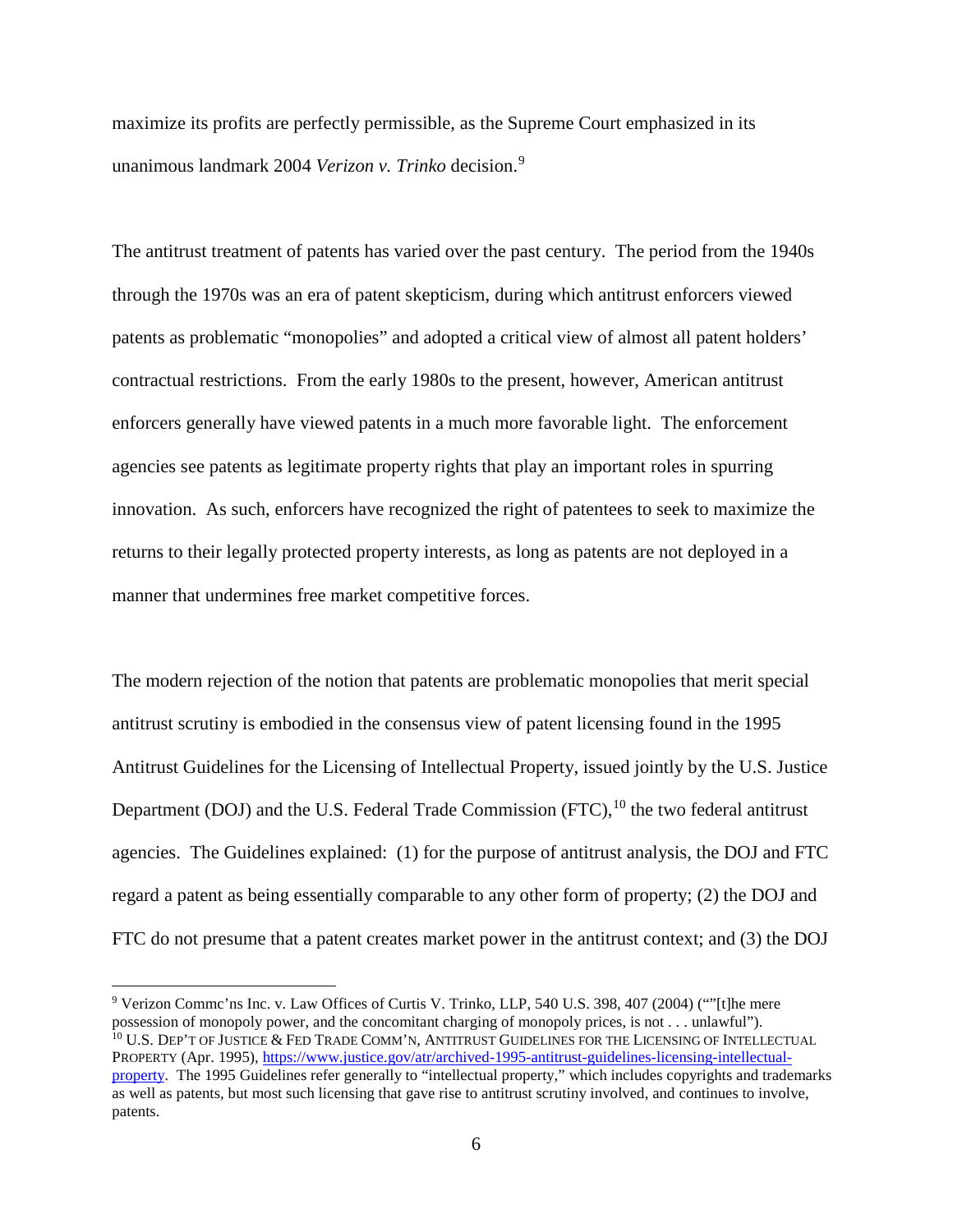and FTC recognize that patent licensing allows firms to combine complementary factors of production and is generally procompetitive. The core findings and analysis of the 1995 Guidelines were reaffirmed in a 2017 revised version of the Guidelines,  $^{11}$  $^{11}$  $^{11}$  also jointly released by the FTC and the DOJ.

The fact that antitrust and patent law work are now recognized to be complementary, does not, however, mean that business practices involving patents will never be challenged under the antitrust laws. As Professor Herbert Hovenkamp, author of the leading American antitrust treatise, points out:

> [T]he antitrust LAWS and the federal intellectual property laws must be interpreted so as to accommodate one another. Importantly, the United States has both a patent policy and an antitrust policy, and neither should be interpreted in such a way as to disregard the other. . . . Simple legality under the patent laws cannot be decisive of an antitrust question, although *clear authorization* under the patent laws generally is decisive.<sup>[12](#page-6-1)</sup>

In a similar vein, the 2017 FTC-DOJ Guidelines explain:

As with other forms of private property, certain types of conduct with respect to intellectual property may have anticompetitive effects against which the antitrust laws can and do protect. The exercise of intellectual property rights is thus neither particularly free from scrutiny under the antitrust laws, nor particularly suspect under them.<sup>[13](#page-6-2)</sup>

<span id="page-6-1"></span><span id="page-6-0"></span><sup>&</sup>lt;sup>11</sup> *See* 2017 GUIDELINES, note 8 *supra*.<br><sup>12</sup> HERBERT HOVENKAMP, FEDERAL ANTITRUST POLICY 314 (5<sup>th</sup> ed. 2016) (emphasis in the original). <sup>13</sup> 2017 GUIDELINES, *supra* note 8, at 3.

<span id="page-6-2"></span>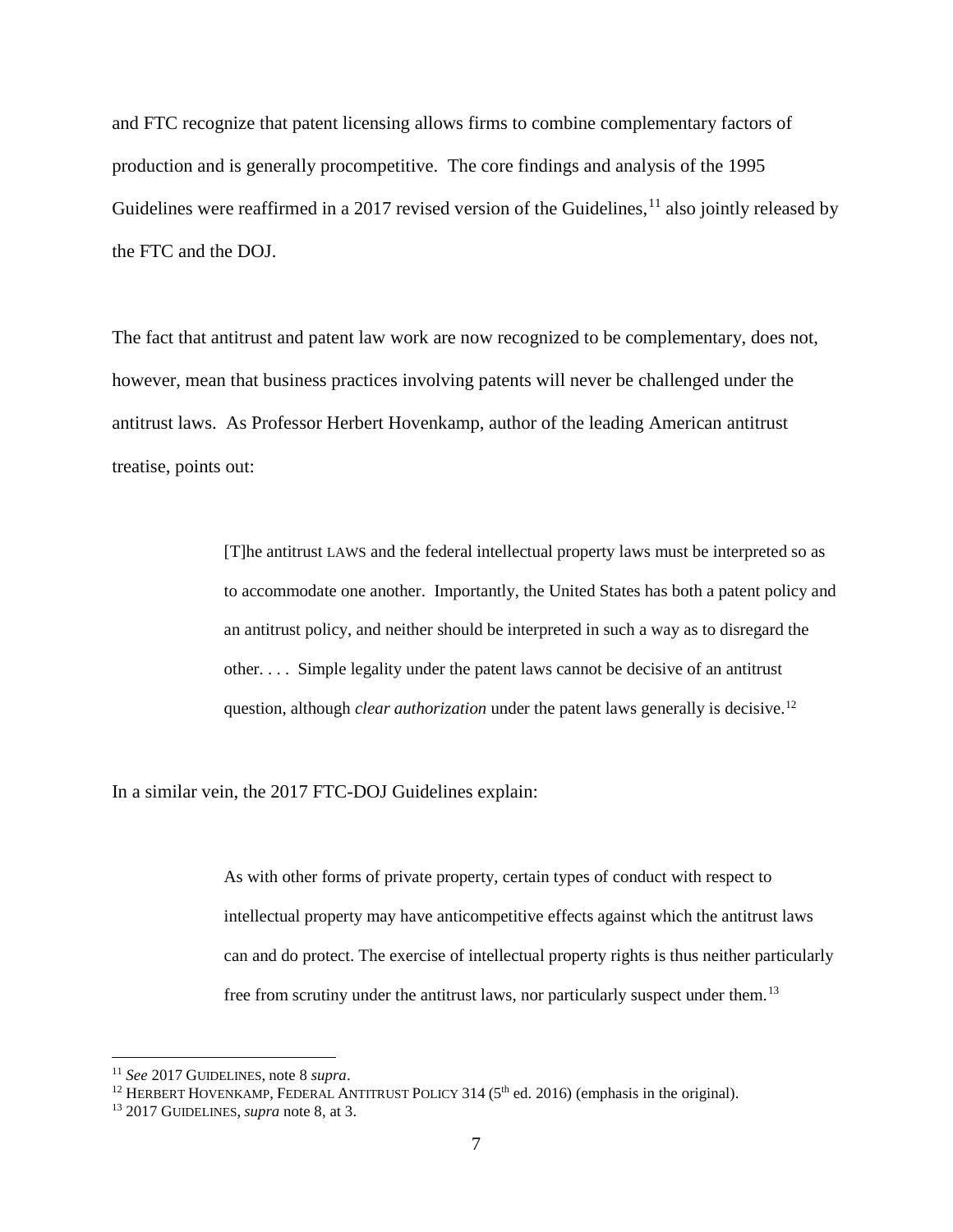In what way may patent-related transactions raise antitrust questions? The FTC will not hesitate to investigate agreements (including mergers) where it is alleged that patents are being used to reduce competition among technologies or products – that is, competition "not on the merits" that undermines the free market competitive process. Conduct not involving "competition on the merits" may arise in a wide variety of settings, including patent pools, standard setting, mergers, licensing, settlements of patent litigation, and a host of other transactions. The FTC has been an active enforcer in the patent-antitrust area.<sup>14</sup> In investigating patent-related transactions, suffice it to say that the FTC fully takes into account transaction-specific efficiencies, including in particular dynamic competition that would be promoted by the conduct under assessment. A more detailed exploration of the antitrust analysis of patent issues is, however, beyond the scope of today's remarks.

### **Patent Law Reform, Patents, and Competition**

Leaving antitrust law behind, let me turn now to the law governing patents and the competitive process. The FTC has a vital interest in competition policy writ large, not just in antitrust enforcement, as exemplified by its long history of holding hearings and issuing reports on a wide variety of topics bearing on competition – including patent policy.<sup>15</sup>

<span id="page-7-0"></span><sup>&</sup>lt;sup>14</sup> For example, "flor over twenty years and on a bipartisan basis, the Commission has prioritized ending anticompetitive reverse-payment agreements in which a brand-name drug firm pays its potential generic rival to give up its patent challenge and agree not to launch a lower cost generic product." *Oversight of the Antitrust Enforcement Agencies: Hearing before the Subcomm. on Reg. Reform, Commercial and Antitrust Law of the House Comm. on the Judiciary*, 115<sup>th</sup> Cong., Prepared Statement of the Fed. Trade Comm'n 6 (Dec. 12, 2018), [https://www.ftc.gov/system/files/documents/public\\_statements/1433736/p180101\\_commission\\_testimony\\_re\\_oversi](https://www.ftc.gov/system/files/documents/public_statements/1433736/p180101_commission_testimony_re_oversight_house_12122018.pdf)\_<br>ght\_house\_12122018.pdf.

<span id="page-7-1"></span> $15$  The FTC issued its first major report on the relationship between patent law and competition policy in October 2003, following two years of hearings. *See* FED TRADE COMM'N, TO PROMOTE INNOVATION: THE PROPER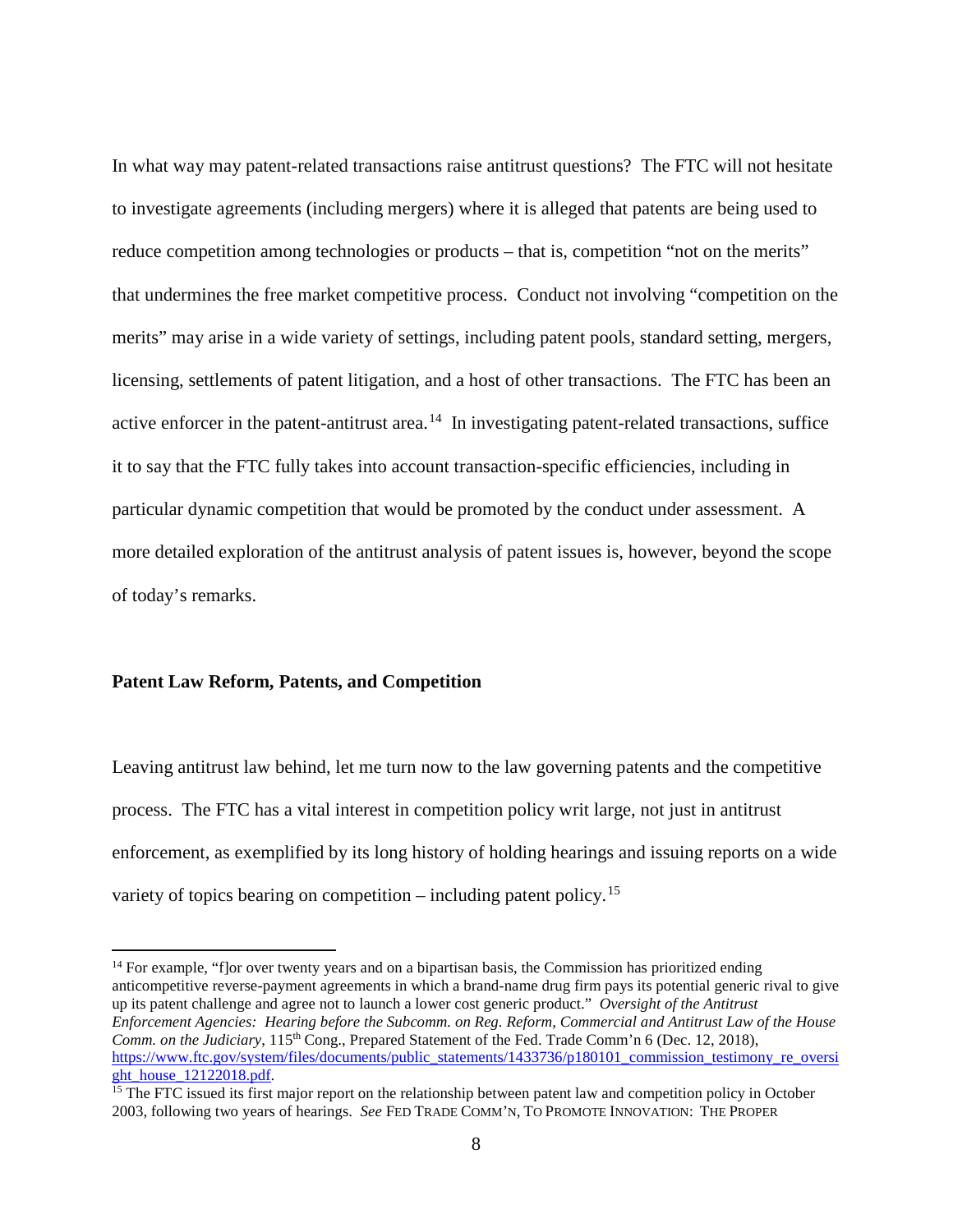A key way in which patents enhance competition is by serving as "beacons" for the investment capital that is vital to financing new products and processes and improving existing market offerings – and thereby promoting competitive vigor. Former U.S. International Trade Commissioner and George Washington University Law School Professor Scott Kieff has described this "commercialization approach" to patent law as engendering a procompetitive expansion of market offerings that also benefits smaller market participants:

> The commercialization approach sees property rights in IP serving a role akin to beacons in the dark, drawing to themselves all of those potential complementary users of the IPprotected-asset to interact with the IP owner and each other. This helps them each explore through the bargaining process the possibility of striking contracts with each other. . . . Such successful coordination may help bring new business models, products, and services to market, thereby decreasing anticompetitive concentration of market power. It also can allow IP owners and their contracting parties to appropriate the returns to any of the rival inputs they invested towards developing and commercializing creations or inventions—labor, lab space, capital, and the like. At the same time, the government can avoid having to then go back to evaluate and trace the actual relative contribution that each participant brought to a creation's or an invention's successful commercialization including, again, the cost of obtaining and using that information and the associated risks of political influence—by enforcing the terms of the contracts these parties strike with each other to allocate any value resulting from the creation's or invention's commercialization. In addition, significant economic theory and empirical evidence

BALANCE OF COMPETITION AND PATENT LAW AND POLICY (Oct. 2003), [https://www.ftc.gov/sites/default/files/documents/reports/promote-innovation-proper-balance-competition-and](https://www.ftc.gov/sites/default/files/documents/reports/promote-innovation-proper-balance-competition-and-patent-law-and-policy/innovationrpt.pdf)[patent-law-and-policy/innovationrpt.pdf.](https://www.ftc.gov/sites/default/files/documents/reports/promote-innovation-proper-balance-competition-and-patent-law-and-policy/innovationrpt.pdf)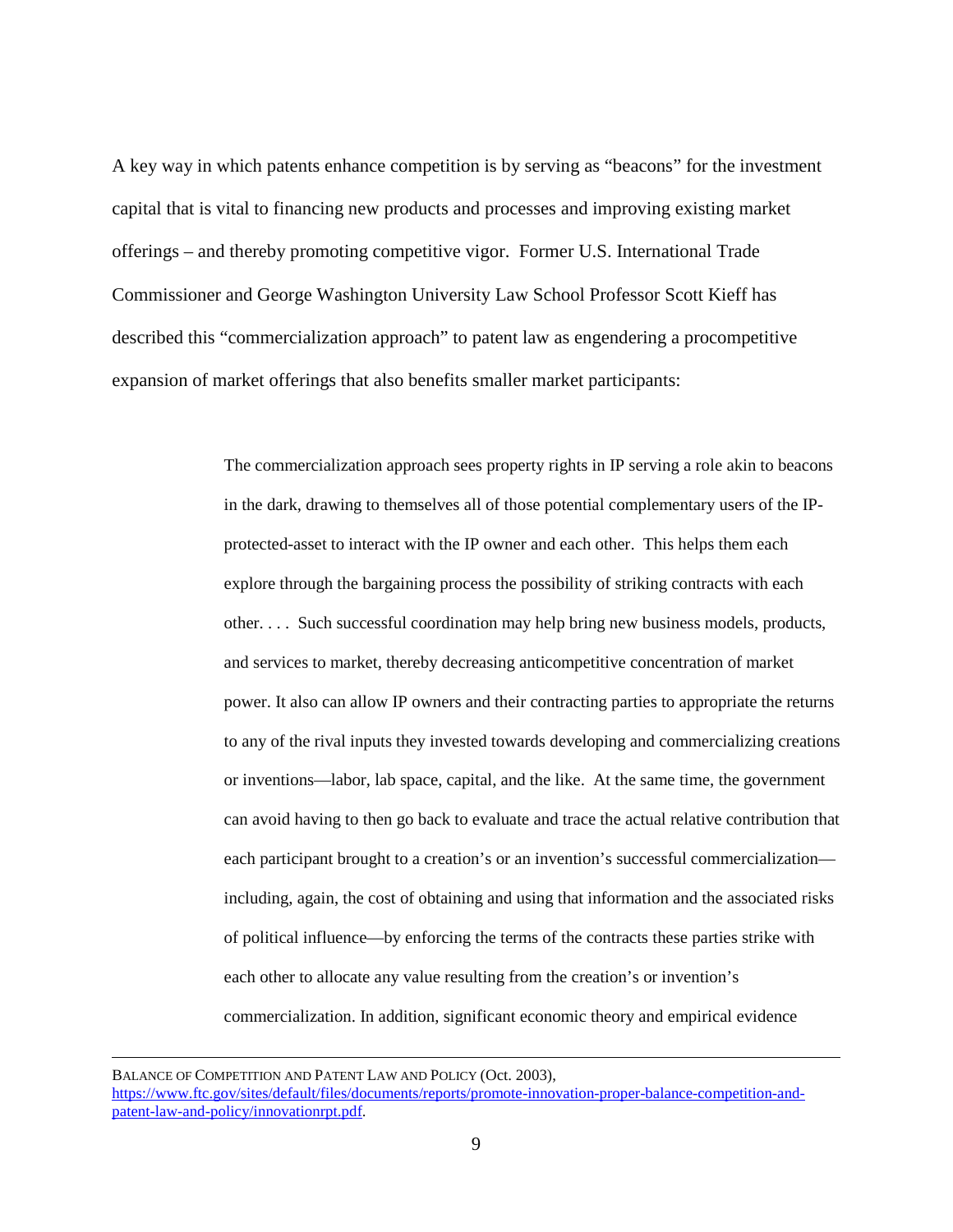suggests this can all happen while the quality-adjusted prices paid by many end users actually decline and public access is high. In keeping with this commercialization approach, patents can be important antimonopoly devices, helping a smaller "David" come to market and compete against a larger "Goliath."[16](#page-9-0) 

In order for the commercialization approach to work well, however, patents should provide clear notice of what they cover and parties considering engaging in patenting activity should have a good idea of what is patentable. What happens when rules governing notice and patentability are defective?

A lack of clear notice generates uncertainty about the scope of the patent right subject to bargain – in other words, the patent beacon is defective and sheds an undesirably weak spotlight that may discourage potential transactors. A 2011 FTC report<sup>[17](#page-9-1)</sup> put forth recommendations for the courts and PTO directed at improving the notice function.

Confusion about what is patentable is particularly pernicious. It may discourage inventors from dedicating their efforts to technological fields where the availability of patents is in doubt – thus, patent beacons in those fields may never be generated in the first place.

<span id="page-9-0"></span> <sup>16</sup> Views of the Hon. F. Scott Kieff, Commissioner, U.S. Int't Trade Comm'n, on the U.S. Fed Trade Comn'n's and the U.S. Dep't of Justice Antitrust Division's Joint Guidelines for the Licensing of Intellectual Property 5 (Sept. 23, 2016) (footnote citation omitted), https://www.justice.gov/atr/file/897081/download.<br><sup>17</sup> FED TRADE COMM'N, THE EVOLVING IP MARKETPLACE: ALIGNING PATENT NOTICES AND REMEDIES WITH

<span id="page-9-1"></span>COMPETITION (MAR. 2011), [https://www.ftc.gov/sites/default/files/documents/reports/evolving-ip-marketplace](https://www.ftc.gov/sites/default/files/documents/reports/evolving-ip-marketplace-aligning-patent-notice-and-remedies-competition-report-federal-trade/110307patentreport.pdf)[aligning-patent-notice-and-remedies-competition-report-federal-trade/110307patentreport.pdf.](https://www.ftc.gov/sites/default/files/documents/reports/evolving-ip-marketplace-aligning-patent-notice-and-remedies-competition-report-federal-trade/110307patentreport.pdf)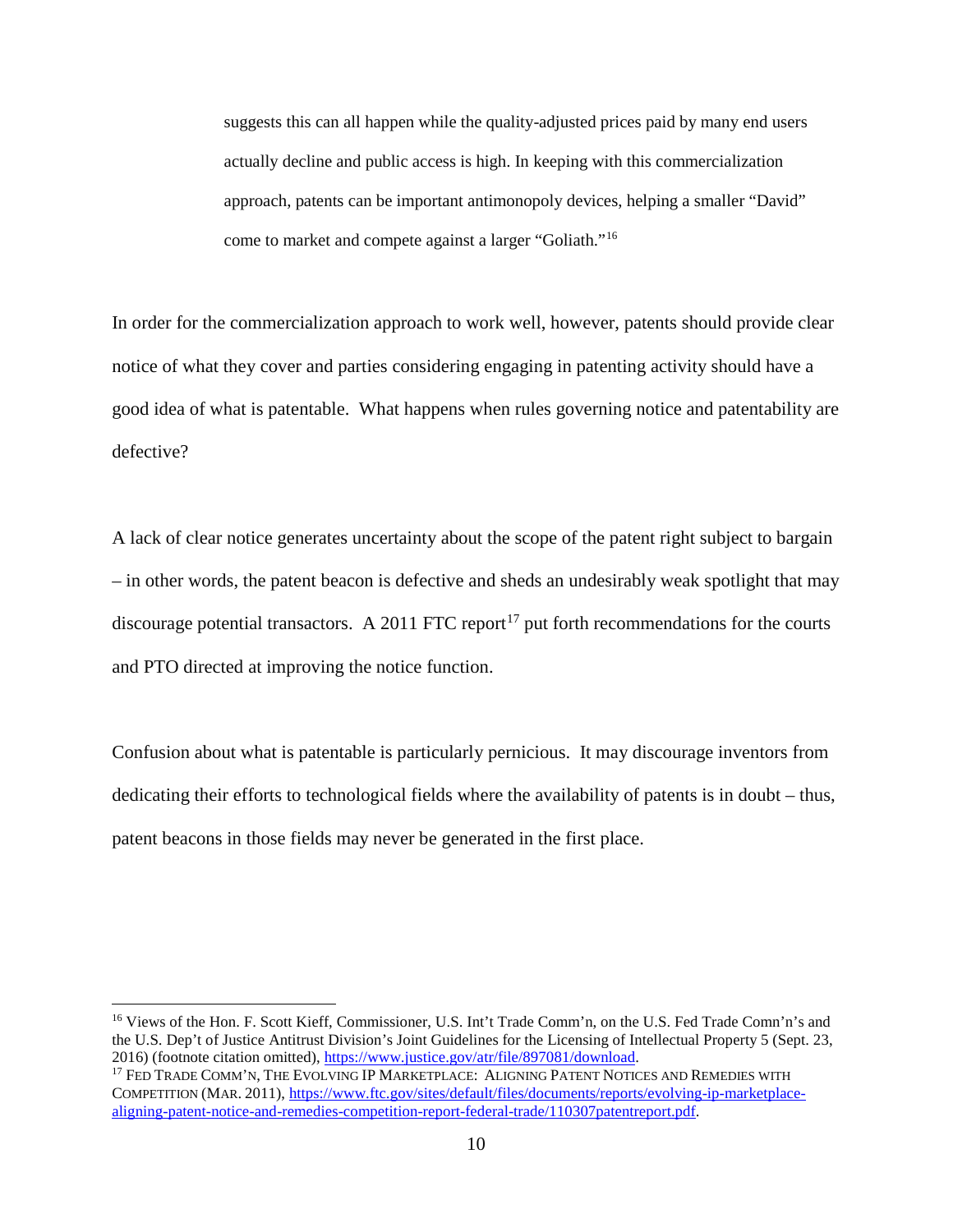Confusion about what is patentable lies at the heart of recent discussions of reform to Section 101 of the Patent  $Act^{18}$  $Act^{18}$  $Act^{18}$  – the statutory provision that describes patentable subject matter. Section 101 plainly states that "[w]hoever invents or discovers any new and useful process, machine, manufacture, or composition of matter, or any new and useful improvement thereof, may obtain a patent therefor, subject to the [other] conditions and requirements of this title." This language basically says that patentable subject matter covers everything new and useful that is invented or discovered. For many years, however, the Supreme Court has recognized three judicially created exceptions to patent eligibility, providing that you cannot patent: (1) laws of nature, (2) natural phenomena, or (3) abstract ideas. Even with these exceptions, the scope for patentability was quite broad from 1952 (when the modern version of the Patent Act was codified) until roughly 2010.

But over the past decade, the Supreme Court has cut back significantly on what it deems patent eligible, particularly in such areas as biotechnology, computer-implemented inventions, and software. As a result, today "there are many other parts of the world that have more expansive views of what can be patented, including Europe, Australia, and even China."[19](#page-10-1) A key feature of the changes has been the engrafting of case law requirements that patentable eligible subject matter meet before a patent is granted, found in other sections of the Patent Act, onto the previously very broad language of Section 101.

In a December 2016 speech, Senator Christopher Coons (D–DE) addressed the nature of the problem:

<span id="page-10-1"></span><span id="page-10-0"></span>

<sup>&</sup>lt;sup>18</sup> 35 U.S. Code § 101.<br><sup>19</sup> Gene Quinn, *Patentability Overview: When Can an Invention be Patented?*, IP WATCHDOG (June 3, 2017), [http://www.ipwatchdog.com/2017/06/03/patentability-invention-patented/id=84071/.](http://www.ipwatchdog.com/2017/06/03/patentability-invention-patented/id=84071/)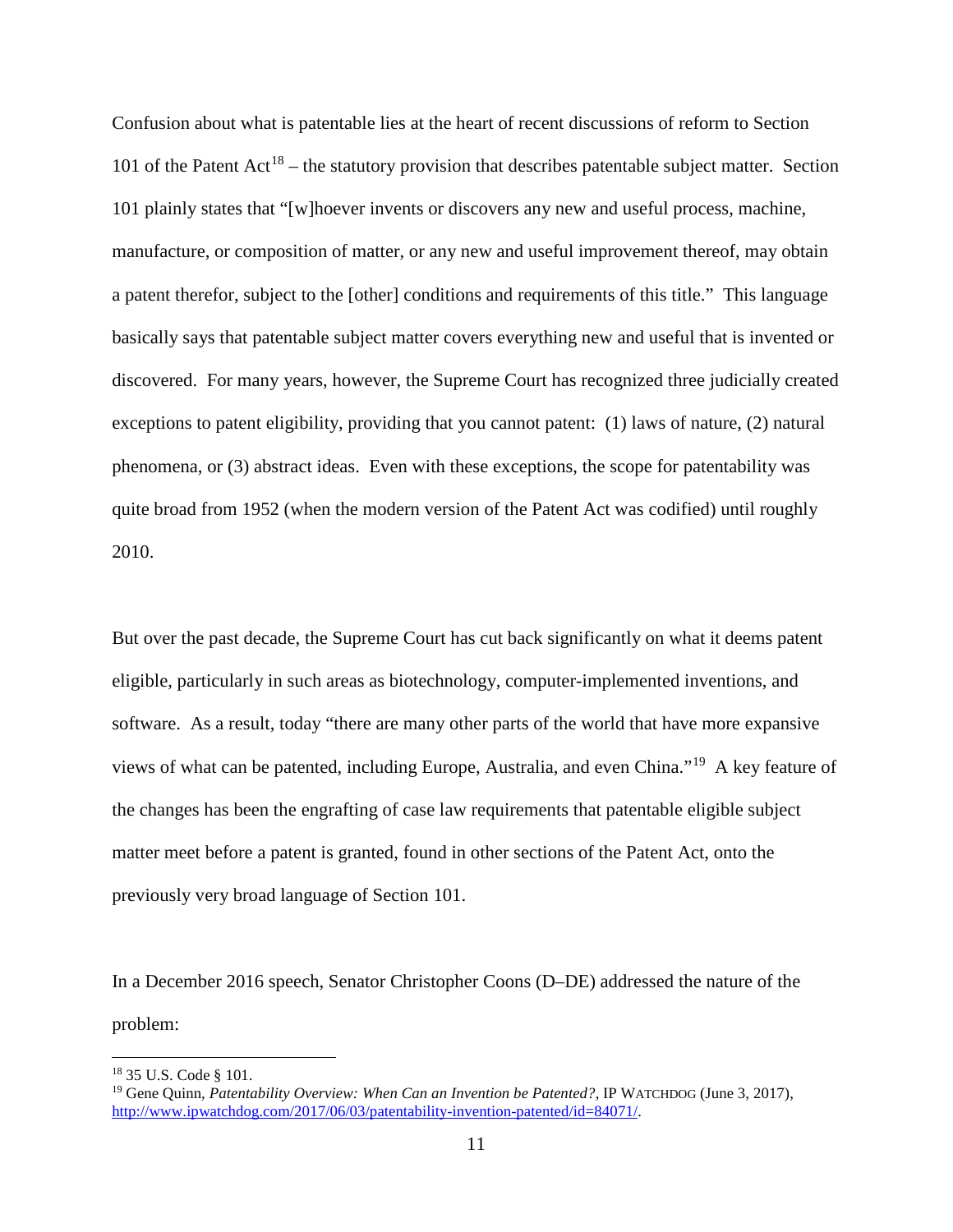Until recently, Section 101 of the Patent Act of 1952 acted as a coarse filter, with the remaining patentability requirements of Title 35 [the U.S. statutory patent provisions] doing the heavy lifting on whether a patent should issue. This arrangement let examination focus on whether the inventor had disclosed enough information and whether he or she had made a sufficient advancement in science or technology. Over the last eight years, however, a series of Supreme Court decisions on Section 101 have substantially moved the line on what is patenteligible. These rulings have created uncertainty about the validity of previously issued patents, many of which companies have already relied upon to justify significant research and development investments. Our current problem appears twofold. First, courts are calling into question whether patents should be granted at all to inventions made in critical areas of our innovation economy, namely medical diagnostics and computer software. Second, the manner in which case law has been developing is creating profound uncertainty on what is and what is not patentable. Whether or not one gets a patent or that patent survives in court should not depend on which patent examiner your case is assigned to, or what judge you appear in front of. Such ambiguity has serious implications in the investment sector, where confidence is essential. If we are regularly seeing such levels of inconsistency, then we have an area where the jurisprudence is insufficiently clear, and which may necessitate congressional action to provide clarity and consistency.[20](#page-11-0)

<span id="page-11-0"></span> $^{20}$  Sen. Chris Coons, A Few Thoughts on the Supreme Court's Section 101 Jurisprudence, IP WATCHDOG (Feb. 8, 2017), [http://www.ipwatchdog.com/2017/02/08/thoughts-supreme-courts-section-101-jurisprudence/id=78166/.](http://www.ipwatchdog.com/2017/02/08/thoughts-supreme-courts-section-101-jurisprudence/id=78166/)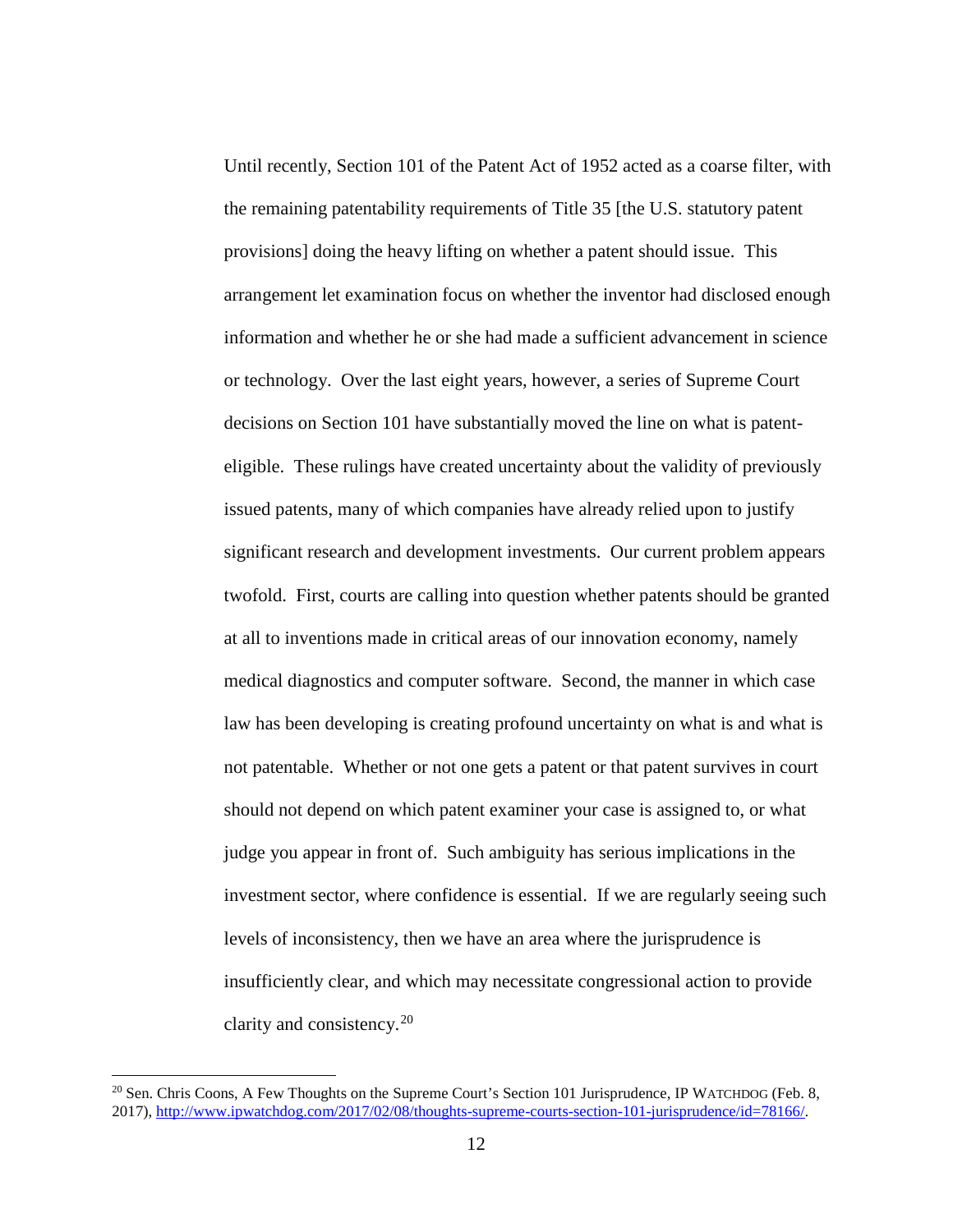Senator Coons went on to summarize what he deemed the bad likely consequences of the newfound uncertainty regarding what is patentable subject matter: (1) reduced research and development, undermining American preeminence in emerging technologies; (2) direct harm to Americans, as lack of patentability slows the incentive to develop valuable innovative products (such as diagnostic tools for such costly and tragic diseases as Alzheimer's); (3) more reliance on trade secret protection instead of patent protection, inhibiting useful business collaborations and reducing the stock of innovation-inducing publicly available information; and (4) new ambiguity about what is patentable, yielding costly uncertainty for inventors, patent examiners, and judges.

Put simply, what is at stake is harm to the competitive process – both dynamic competition and economic efficiency. This harm is manifested in a slower and less effective introduction of new and/or improved marketplace offerings. It also is reflected in a reduced volume of valuable information available in the marketplace – and in higher uncertainty that tends to discourage mutually beneficial welfare-enhancing market transactions.

Over the last two years, patent scholars, trade associations, and the USPTO have devoted considerable attention to addressing the "Section 101 problem." Those efforts are beginning to bear fruit, in terms of new PTO guidance and in farther-reaching discussions of possible statutory reform.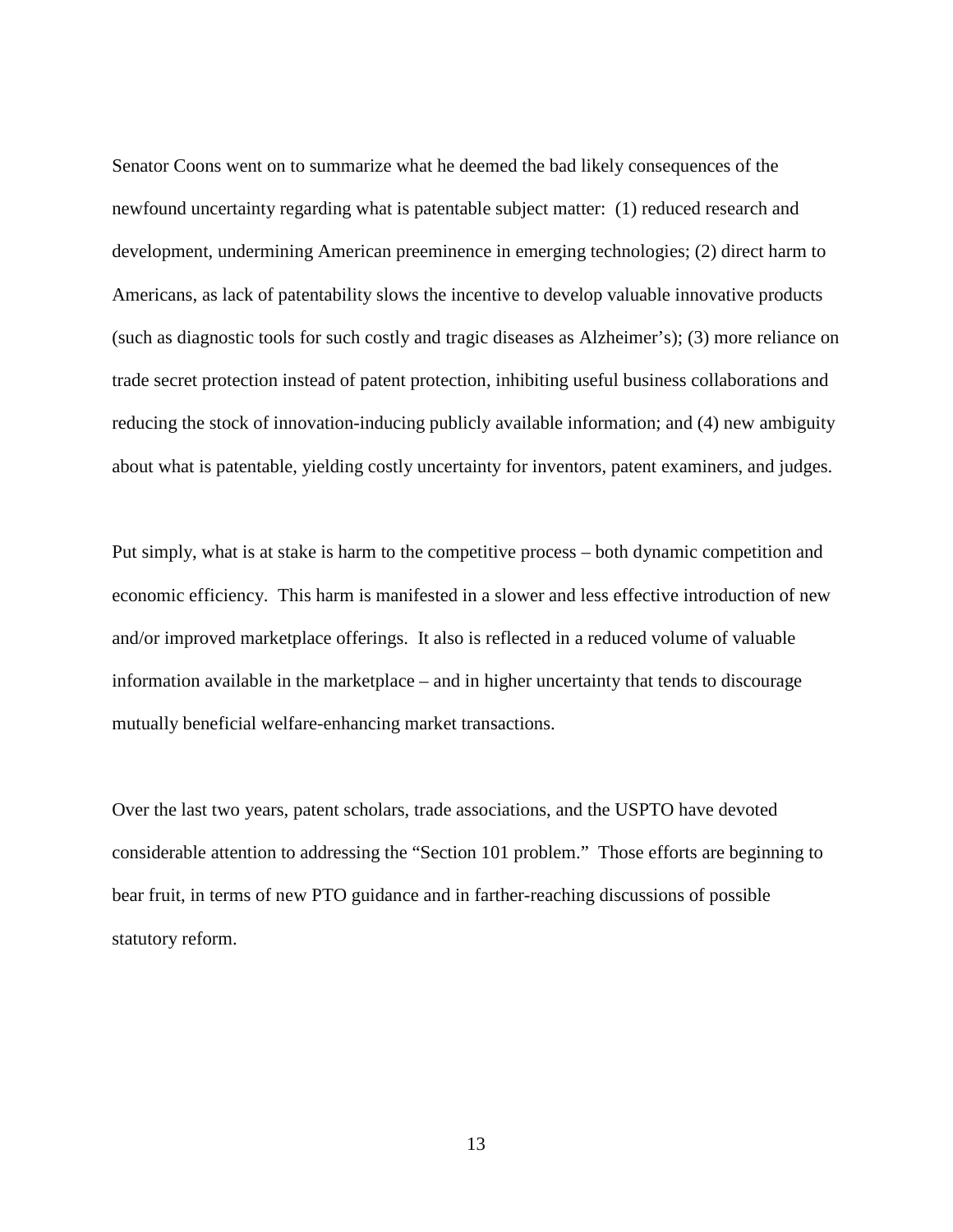In January 2019, the PTO provided revised guidance for use by USPTO personnel in evaluating Section 101 subject matter eligibility.<sup>[21](#page-13-0)</sup> This revises the procedures for determining whether a patent claim or patent application claim is directed to a judicial exception (laws of nature, natural phenomena, and abstract ideas) under the USPTO's Subject Matter Eligibility Guidance in two ways. First, the 2019 Revised Patent Subject Matter Eligibility Guidance explains that abstract ideas can be grouped as, e.g., mathematical concepts, certain methods of organizing human activity, and mental processes. Second, this guidance explains that a patent claim or patent application claim that recites a judicial exception is not "directed to" the judicial exception if the judicial exception is integrated into a practical application of the judicial exception.

The revised guidance is a salutary development, but its net impact is yet to be determined. Former Federal Circuit Chief Judge Paul Michel has pointed out:

> Without doubt, the Section 101 Guidance will restore at least some of the muchneeded clarity to patent eligibility. . . . An important question is whether the courts will follow or be persuaded by the Guidance. USPTO guidance on substantive issues of patent law is not controlling, and the courts will not be bound by it, as it may not be correct in all instances. But the courts should find the Guidance persuasive, at least. Given the years of jurisprudential confusion,

<span id="page-13-0"></span> <sup>21</sup> USPTO, 2019 Revised Patent Subject Matter Eligibility Guidance, 84 Fed. Reg. 50 (Jan. 7, 2019), [https://www.federalregister.gov/documents/2019/01/07/2018-28282/2019-revised-patent-subject-matter-eligibility](https://www.federalregister.gov/documents/2019/01/07/2018-28282/2019-revised-patent-subject-matter-eligibility-guidance)[guidance.](https://www.federalregister.gov/documents/2019/01/07/2018-28282/2019-revised-patent-subject-matter-eligibility-guidance)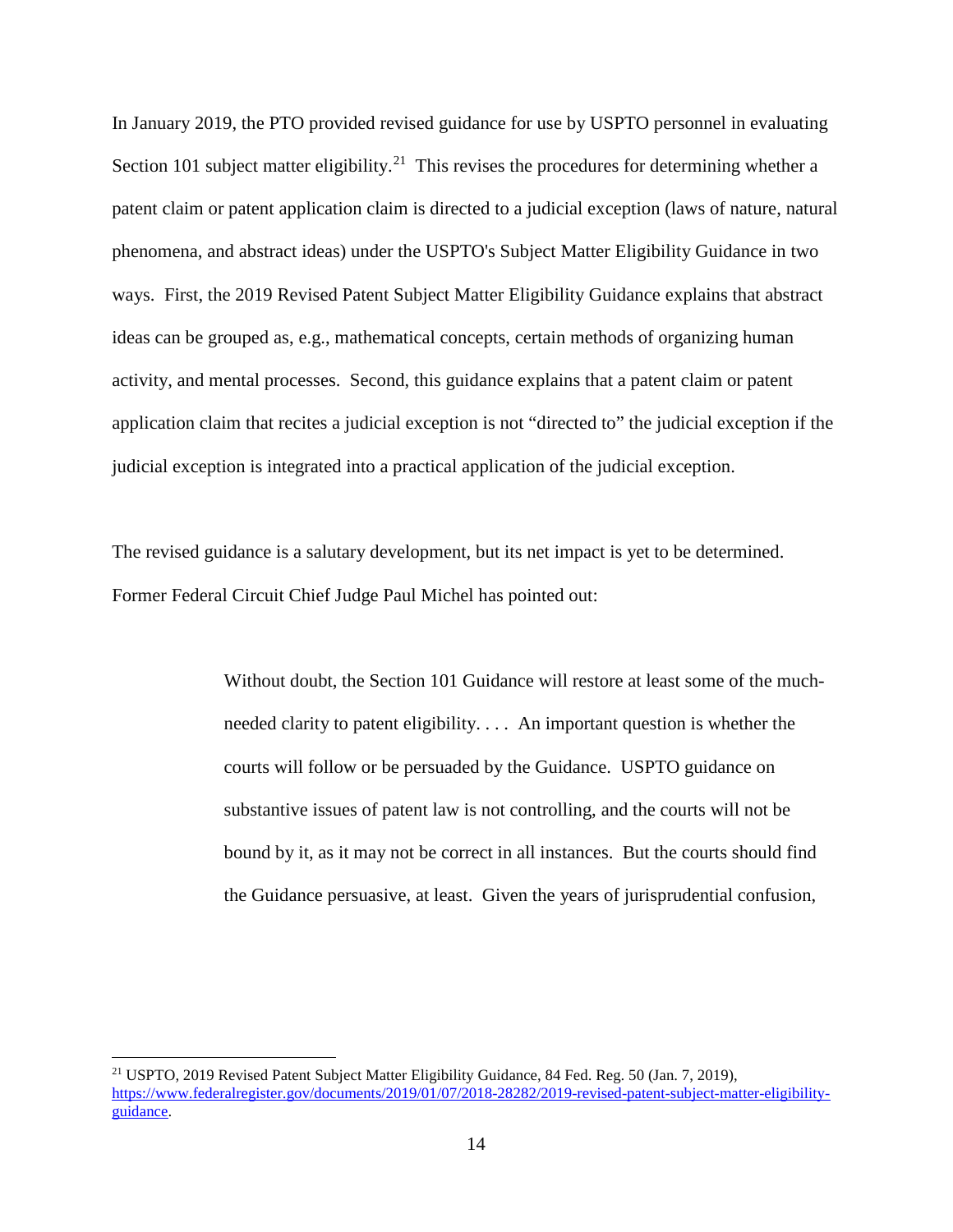the courts ought to give serious weight to the USPTO's careful consideration of these issues.<sup>[22](#page-14-0)</sup>

In other words, revised PTO guidance, while helpful, is by its nature limited in scope, being subject to the Section 101 limitations embodied in recent case law.

Some patent law experts argue that statutory change would be needed to deal with those limitations. In July 2018, the American Bar Association's Section of Intellectual Property submitted a letter to PTO Director Iancu, $^{23}$  $^{23}$  $^{23}$  setting forth the joint views of the Section, the American Intellectual Property Law Association (AIPLA), and the Intellectual Property Owners Association (IPO) on Section 101 reform statutory reform principles. The letter stated that legislative change to Section 101 must involve the following:

> ▪ To avoid potential confusion between the patentability requirements of novelty expressed in Section 102 and patent eligibility under Section 101, the term "new" should be removed from the current version of Section 101. ▪ To clarify that patent eligibility under Section 101 should be found if an invention or discovery meets the statutory classes of eligibility contained in the current version of Section 101, Section 101 should provide that an invention shall qualify, not "may" qualify, if it meets those statutory classes.

<span id="page-14-0"></span> <sup>22</sup> Judge Paul Michel, *Is 2019 the Year Clarity Returns to Section 101? Judge Paul Michel Is Hopeful*, IP WATCHDOG, Jan. 24, 2019, https://www.ipwatchdog.com/2019/01/24/2019-year-clarity-returns-section-101-judge-<br>paul-michel-hopeful/id=105566/.

<span id="page-14-1"></span><sup>&</sup>lt;sup>23</sup> Letter from Scott F. Partridge, Chair, ABA Section of Intellectual Property Law, to the Honorable Andrei Iancu, Under Secretary of Commerce for Intellectual Property & Director of the United States Patent and Trademark Office (July 23, 2018),

[https://www.americanbar.org/content/dam/aba/administrative/intellectual\\_property\\_law/advocacy/101\\_joint\\_princip](https://www.americanbar.org/content/dam/aba/administrative/intellectual_property_law/advocacy/101_joint_principles_letter.pdf) les letter.pdf.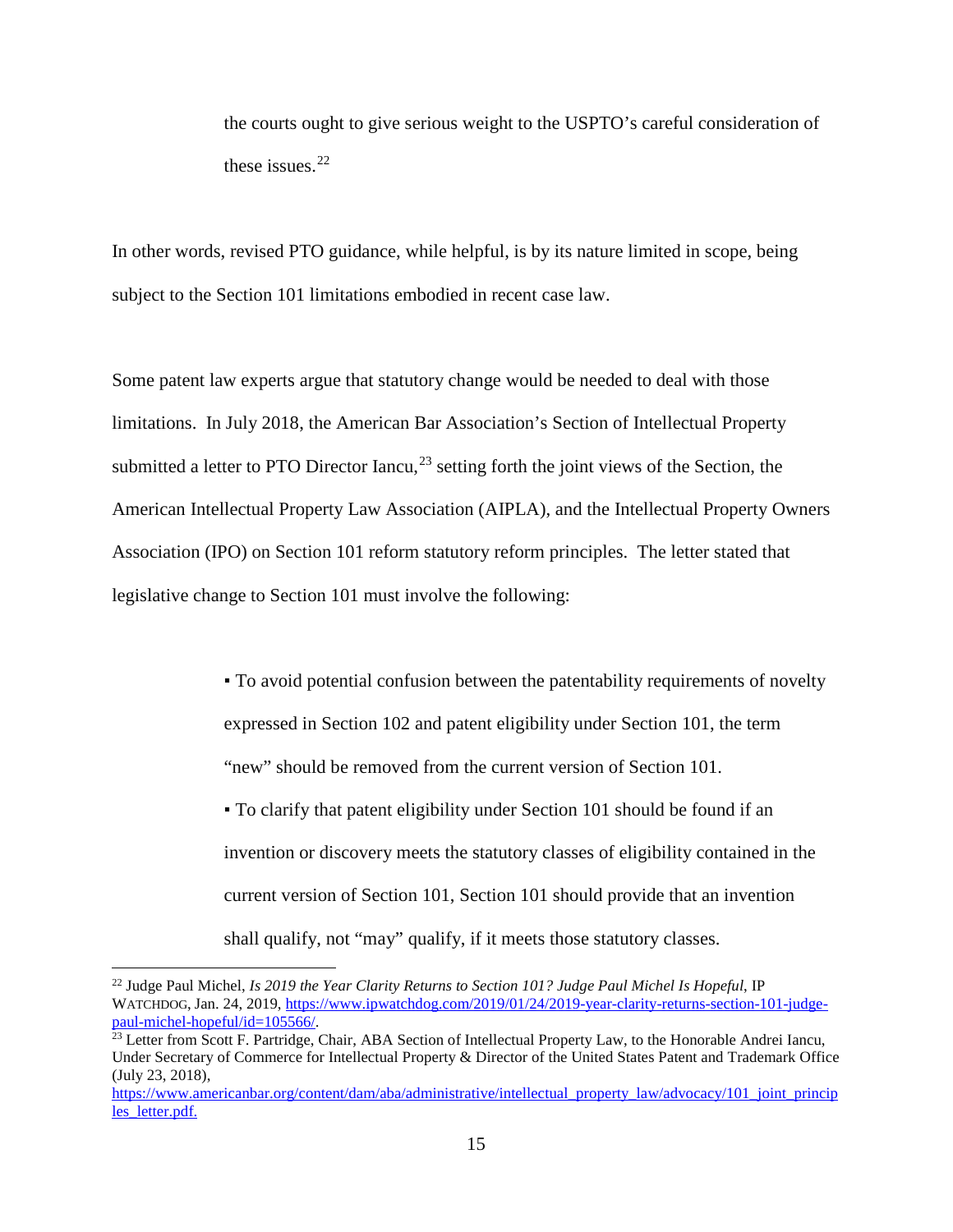▪ Congress must make clear that an invention qualifies for patent eligibility if it falls into one of the existing categories in current Section 101, i.e., if the invention is a useful process, machine, manufacture, or composition of matter, or any useful improvement thereof.

▪ Limited statutory exceptions to the qualification of an invention as patent eligible are appropriate provided those exceptions are written clearly and narrowly. These exceptions should be subject-matter neutral so as to not discriminate in favor of or against any field of invention that has been developed or may be developed in the future.

▪ Patent eligibility is to be determined based upon consideration of the claims of the patent or application as a whole, without ignoring or reading out any limitation recited in the claims. Patent eligibility is not to be determined based on "the gist of the invention" or an assessment of whether the claims define an "inventive concept."

▪ Patent eligibility under Section 101 shall not be negated based on considerations of patentability defined in Sections 102 [a claimed invention must be "novel"], 103 [a claimed invention must be "non-obvious"] and 112 [a patent must be described clearly enough to "enable" its post-expiration use by the public], including whether the claims recite elements or subject matter that is considered "conventional," "routine," "well known," "not unique" or that operates according to "known principles", or the like.

16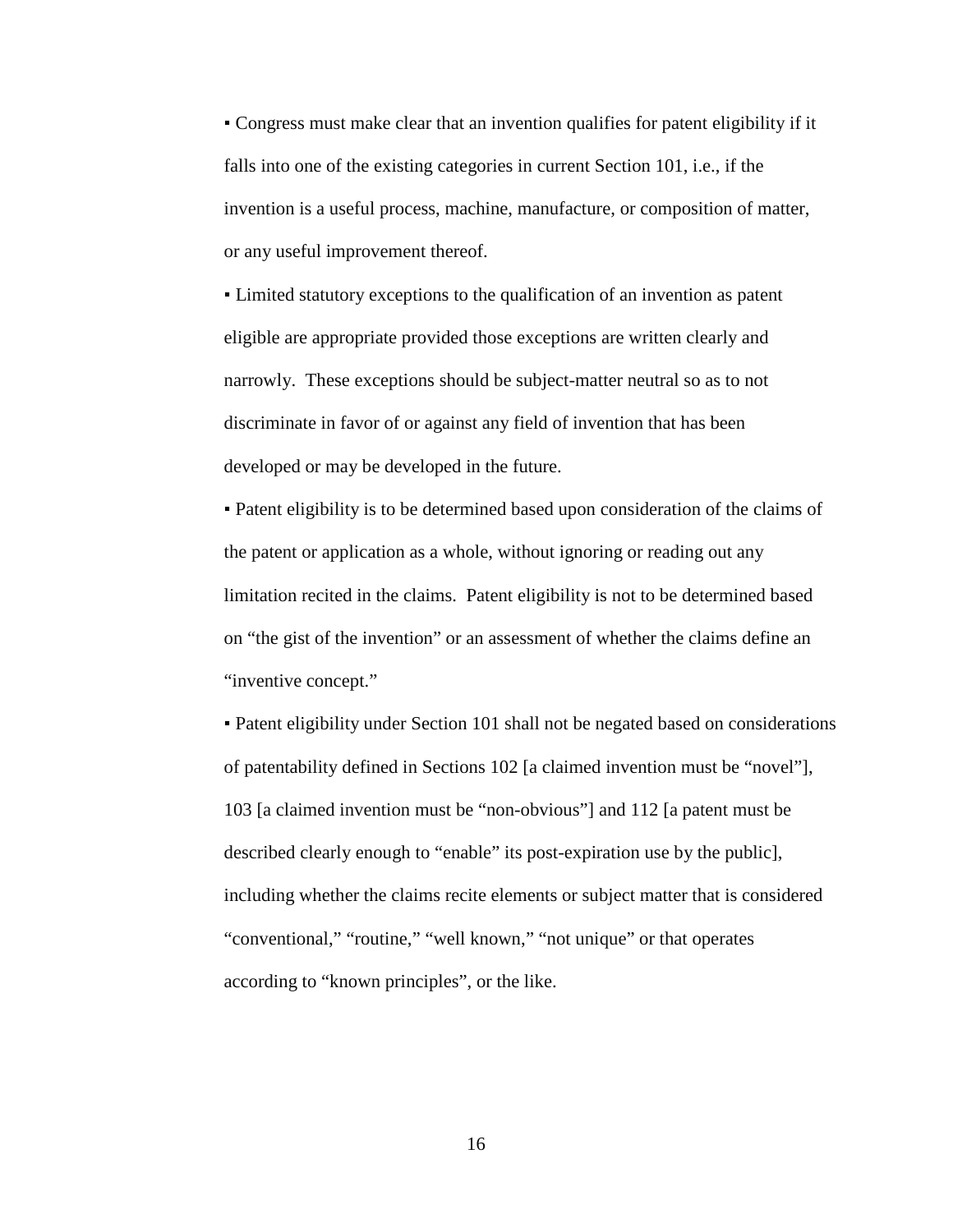I take no position on the specific recommendations in this letter, or on any other Section 101 proposals that may be given consideration. Whatever one's specific point of view, however, it is clear that whether (and, if so, how) Section 101 should be overhauled raises major public policy concerns about the nature of the competitive process and, indeed, the future of the American innovation-driven economy. The FTC will closely monitor developments in this space, as it does in all other aspects of the competition and patent policy interface.

## **Conclusion**

Let me close by noting that the FTC is nearing the end of public of public Hearings on Competition and Consumer Protection in the  $21<sup>st</sup>$  century.<sup>24</sup> This major example of what former FTC Chairman William Kovacic has dubbed "FTC policy R&D"[25](#page-16-1) has involved significant oral presentations by experts reflecting a wide variety of viewpoints, and voluminous submissions by expert participants and members of the public. The Hearings materials will be carefully studied by FTC staff, and undoubtedly will inform future thinking by the Commission on its broad enforcement and policy mandates. I should note that session four of the "21<sup>st</sup> Century Hearings" (held from October 23-24, 2018) centered on IP topics, with a major emphasis on patents (although copyright issues also received some attention). [26](#page-16-2) 

Stay tuned for future pronouncements by the Commission on IP and competition.

<span id="page-16-0"></span><sup>&</sup>lt;sup>24</sup> Press Release, Fed Trade Comm'n, FTC Announces Hearings on Competition and Consumer Protection in the 21<sup>st</sup> Century (June 20, 2018), https://www.ftc.gov/news-events/press-releases/2018/06/ftc-announces-hearings-competition-consumer-protection-21st.

<span id="page-16-1"></span><sup>&</sup>lt;sup>25</sup> See William E. Kovacic, *Measuring What Matters: the Federal Trade Commission and Investments in Policy Research and Development*, 72 ANTITRUST L.J. 861 (2005).

<span id="page-16-2"></span><sup>&</sup>lt;sup>26</sup> See FTC Hearing #4: Competition and Consumer Protection in the 21st Century (Oct- 23-24, 2018), [https://www.ftc.gov/news-events/events-calendar/2018/10/ftc-hearing-4-competition-consumer-protection-21st](https://www.ftc.gov/news-events/events-calendar/2018/10/ftc-hearing-4-competition-consumer-protection-21st-century)[century.](https://www.ftc.gov/news-events/events-calendar/2018/10/ftc-hearing-4-competition-consumer-protection-21st-century)